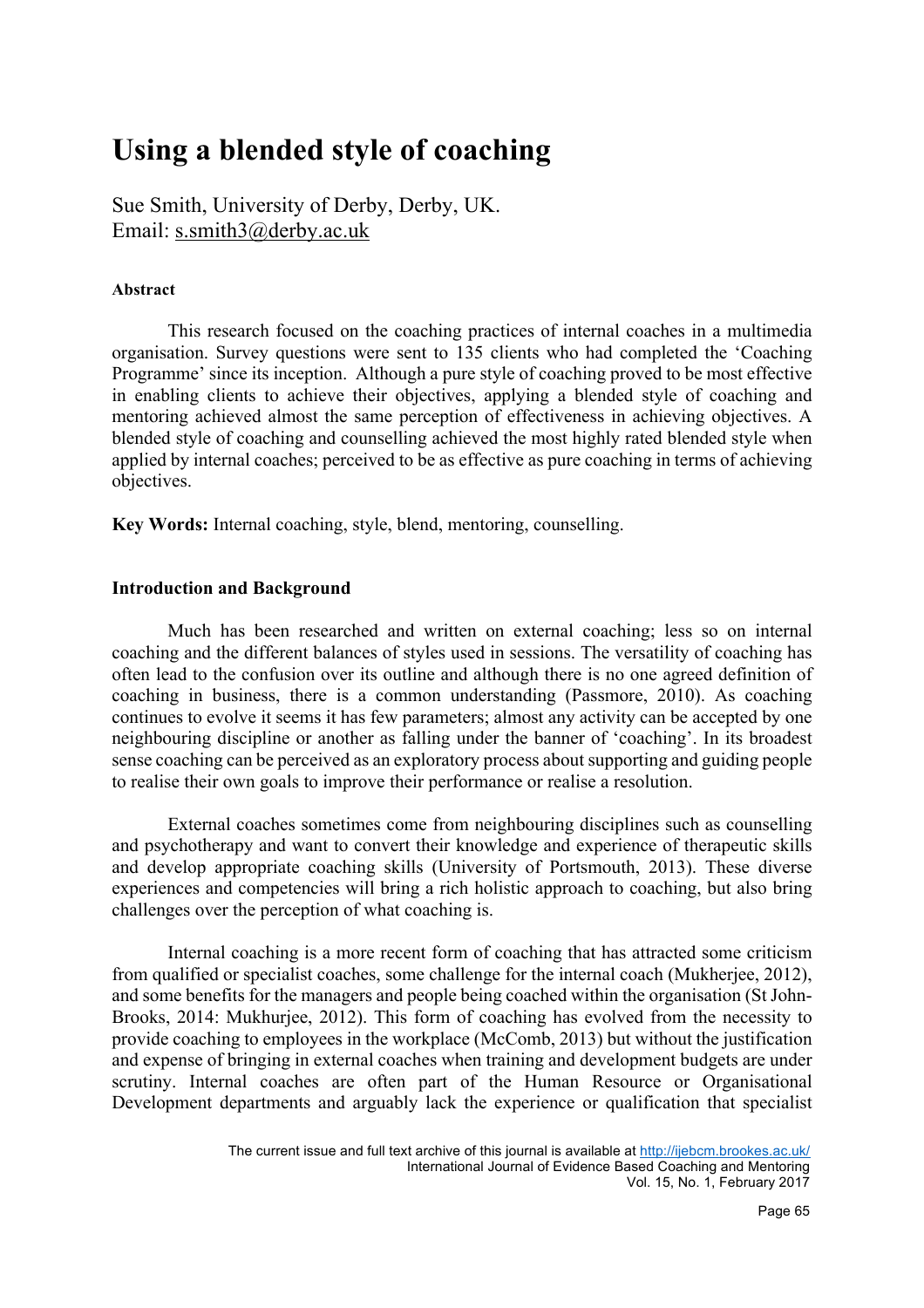coaches have (Frisch, 2005). Challenges faced by the internal coach, including confidentiality, ethical issues, and confidence in themselves and confidence from the organisation (St John-Brooks, 2014; Rock and Donde, 2008), are often much different to those faced by external coaches, but it does offer a practical alternative to external coaching.

Due to their departmental position within the organisation an internal coach may apply coaching from a repertoire of techniques available in their skill-set and are therefore not necessarily a specialist coach, rather a generalist learning and development professional. Frisch (2005) explains that the 'internal coach' has evolved from the curiosity of HR Professionals to learn about the inner workings of coaching and set appropriate expectations and standards when applied within an organisation. This may be true but internal coaching has also been drawn from the need to develop employees effectively and resourcefully whilst reducing additional costs and minimising external spend (St John-Brooks, 2014). Frisch (2005) acknowledges the benefits of applying internal coaching to provide development 'more widely and less expensively' than sourcing it from external expertise (p.23).

Almost a quarter of the European Mentoring and Coaching Council (EMCC) UK's 'individual' membership is conducting coaching and mentoring within their organisation (EMCC, 2013). There are some clear overlaps of definitions and skills between coaching and mentoring. This is to be expected since coaching has evolved from other person-centred helping therapies (Blakey and Day, 2013).

Coaches should be mindful of their styles whilst practising coaching. For the purposes of this paper, a 'pure' style of coaching is one that supports a specific kind of coaching, which encourages listening so that the client can get in touch with their own values and beliefs (Leadership Coaching, 2016). This style entails questioning and listening, to surface the clients' own intelligence and is not particular to internal or external coaching. A 'blended' style of coaching would describe a style which included a mixture of different styles experienced by the client throughout a session; such as coaching, mentoring and direction or instruction. One could argue that a blended style of coaching might be more acceptable from an internal coach; a known person within the business, seen as having experience and understanding of the culture of the organisation and thereby justifiably being able to share their experience as a mentor in certain areas and at appropriate times. However, including other helpful disciplines in their repertoire of style, such as counselling, could potentially risk harm to the public when coaches are untrained in such disciplines and unintentionally or otherwise attempt to treat psychological problems. Untrained coaches are found more commonly within organisations but not exclusively and therefore such blended styles of coaching can be found in coaches both internally and externally to organisations.

Misunderstanding of terminology, what the different styles and approaches are and what coaching can be used for (McComb, 2013), can be compounded if inappropriately applied when coaching a client; although a coach might defend such practices as acting in the best interest of the client's development. Such approaches should be discussed and clarified during the contracting stage of the intervention. Even in contemporary literature, the phrase 'coaching and mentoring' appears in titles with little attempt to differentiate between the activities; for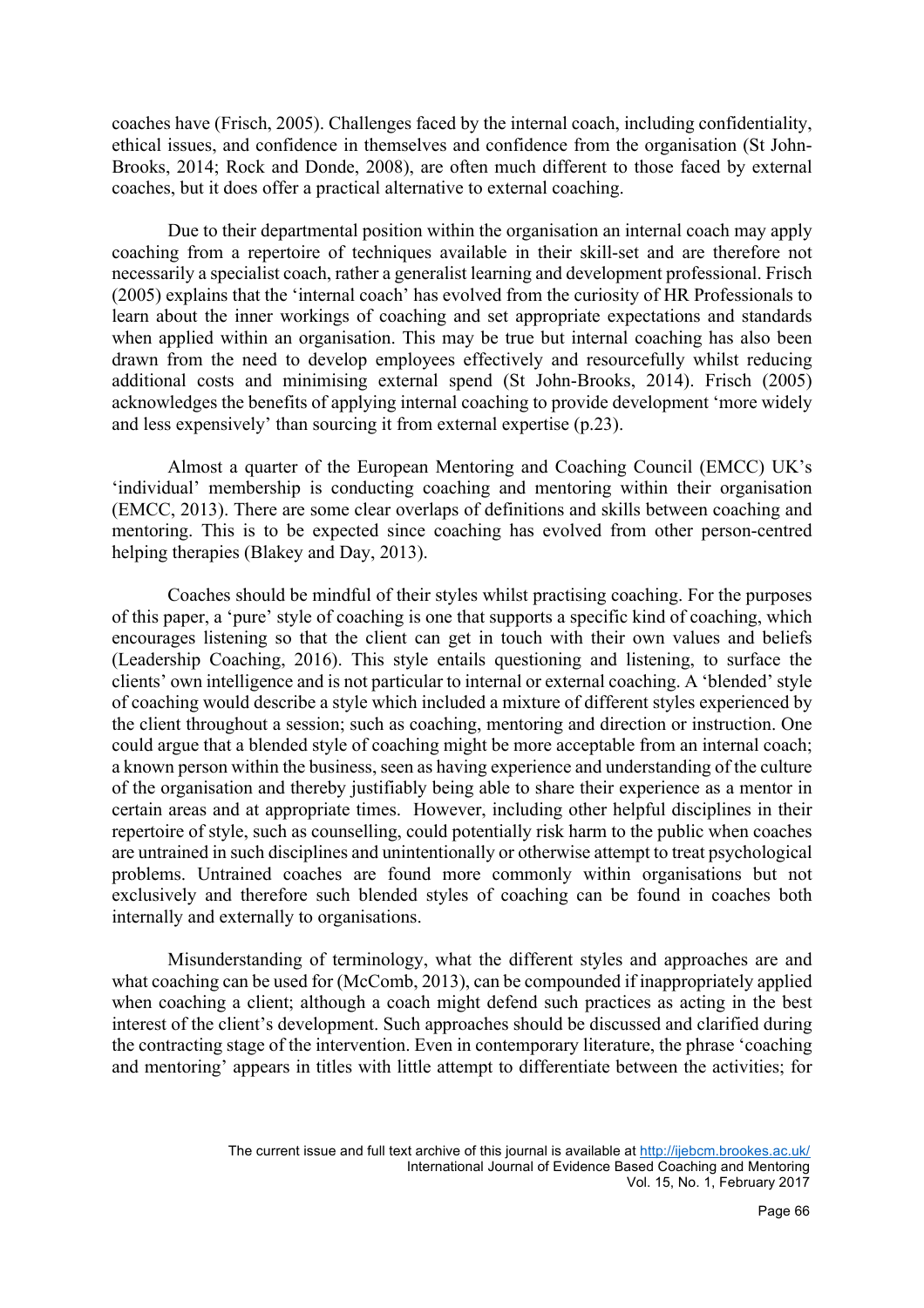example, see 'Coaching and Mentoring Nursing Students', Haider (2007), 'Coaching and Mentoring; Enhancing Education', Berard, (2005).

Although there are some commonalities, mentoring is seen quite differently to coaching. Megginson and Clutterbuck (2010) write that mentoring 'relates primarily to the identification and nurturing of potential for the whole person' (4). Unlike coaching, mentoring is perceived as a relationship where the mentor is often seen as a role model who leads by example and is more senior and certainly more experienced than the person being mentored. Mentoring is perceived as a sharing of knowledge, experience and advice, sometimes by example and usually with the focus around development for future roles.

Finding a universally agreed definition of coaching is more challenging; which is possibly a reflection of its 'flexibility, individualisation and variation of its application by professionals and practitioners' (Smith, 2015: 27). An appropriate working definition of coaching is provided by Cox, Bachkirova and Clutterbuck (2010) as a…

…human development process that involves structured focused interaction and the use of appropriate strategies, tools and techniques to promote desirable and sustainable change for the benefit of the coachee… (1)

This definition indicates an allowance for the variation in styles such as a blended technique, as long as it benefits the coachee. It also permits the use of accompanying tools such as  $360^{\circ}$ feedback and similar inventories.

Although carrying the title of 'coach', the coach may indeed be coaching or maybe integrating a blend of different styles to achieve a client's objectives (Minter and Thomas, 2000). Downey (2003) refers to a more instructional style as directive coaching, which he claims is less effective as it removes the opportunity for the person being coached to experience the intrinsic learning that non-directive coaching promotes. Matthews (2010) writes about why managers struggle to implement coaching more frequently, agreeing with Fournies' (2000) and Downey's (2003) comments that resorting back to an instructional telling style doesn't encourage self-dependency amongst clients. A blended style of coaching is supported by Schein (2006), Hargrove (2003) and Kinlaw (1989), according to Moen and Skaalvik (2009) who embrace coaching as 'everything a ….coach does to realize the coachee's potential...' (Moen and Skaalvik, 2009: 32). However, this account may be too vague or all-encompassing for some as it removes the parameters of coaching and allows all manner of development activities to fall under the heading. Grant, Curtayne and Burton (2009) also describe a blended approach when they adapt Kilburg's (1996) description of what a coach does:

"… a coach (who) uses a range of cognitive and behavioural techniques in order to help the client achieve a mutually defined set of goals with the aim of improving his or her professional performance and well-being and the effectiveness of the organisation" (Adapted from Kilburg, 1996 in Grant *et al.*, 2009: 396).

This description acknowledges the aspiration to improve performance through coaching and embraces a blended approach. There is opposition to a blended school of thought, those who draw a clear distinction between coaching, mentoring and other helping relationship roles; including Downey (1999), Whitmore (2002), and Flaherty (1999) according to Moen

The current issue and full text archive of this journal is available at http://ijebcm.brookes.ac.uk/ International Journal of Evidence Based Coaching and Mentoring Vol. 15, No. 1, February 2017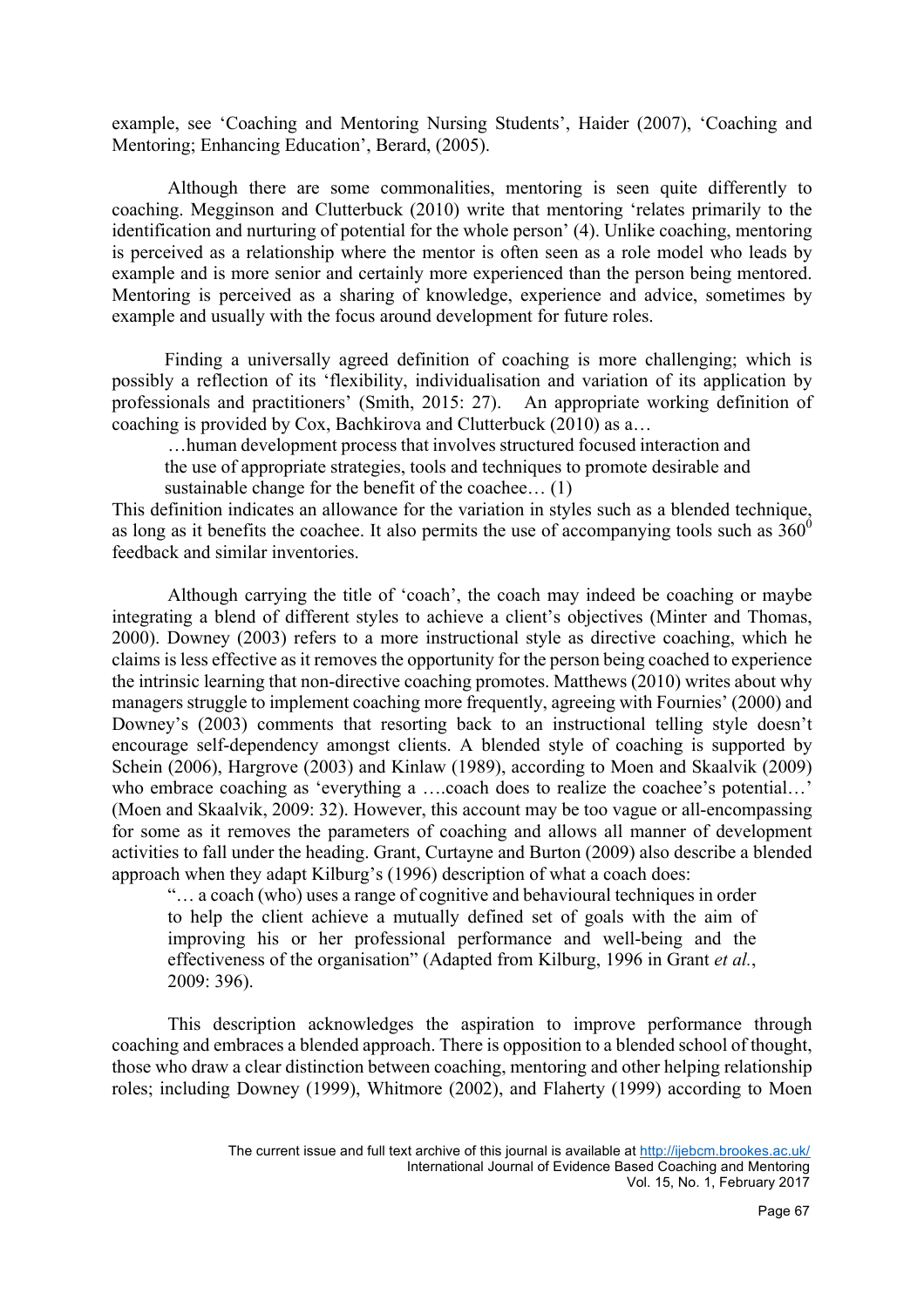and Skaalvik (2009). Whitmore (2003) does acknowledge however, that 'there is no one right way to coach' (Whitmore, 2003: 171), believing that every individual is different and therefore applying the same learning strategy to each will not be most effective. Style is considered to be the manner or behaviour that the coach takes to conduct the conversation. In reality, a coach may prefer to promote whichever style (pure or blended) best optimises the potential of the individual being developed.

The coaching experience generally tends to be for a limited period of time; the origin of the word dates back over 500 years, when to 'coach' someone meant to provide carriage over rough terrain, transferring them to a destination point (Cox *et al.*, 2010). If it is accepted that modern day coaching focuses on role and task achievement, once this journey is completed the function of coaching has achieved its goal. Mentoring, on the other hand, is about learning through the sharing of experiences. Such experience can continue as long as experiences are being created and is therefore a much longer term intervention (Smith, 2015). Based on this, it might be logical to conclude that a blended style of coaching (which involves mentoring) might be observed over a prolonged development intervention whereas a pure style of coaching might produce a more intense and focused intervention.

Currently a coach may focus or specialise in a multitude of areas ranging from retirement coaching, business start-up coaching, team coaching and health and wellness coaching. The approaches used throughout the practice of coaching are equally diverse and dependent on the specific development and background of the coach. As the coaching industry grows more widespread, it attracts practitioners from neighbouring disciplines who believe that their methods and approaches are highly relevant (Parsloe and Leedham, 2009). Consequently, the coaching market place is full of approaches, models and practices from coaches who are keen to represent best practice but often leading to a consumer with more choice than knowledge. The coaching profession is currently unregulated so it relies on the voluntary means of conscientious coaches, both internal and external, to continually develop their competence. Modern practices of coaching are customised to the coach, the person being coached, the context and the specific conditions (Brock, 2010). In such practices, it is not therefore uncommon to find a blend of styles applied under the title of coaching.

#### **Methodology**

This case study research was undertaken in a regionalised national multimedia organisation in England. Five learning and development professionals (the coaches), who were in full time employment within the organisation conducted the coaching in person with the recipients. Their remit was to provide learning and development services to all functions across the regional management. The programme of coaching was initially introduced in the North of the Midlands Region but was very popular and word of the intervention spread rapidly across the other regions.

The *Coaching Programme* was rather a unique situation within this organisation in that the programme was designed and developed specifically for a business need. This adaptation of coaching had not been experienced by managers at different levels in this organisation. The programme was preceded by a  $360^{\circ}$  feedback instrument, specifically designed for the audience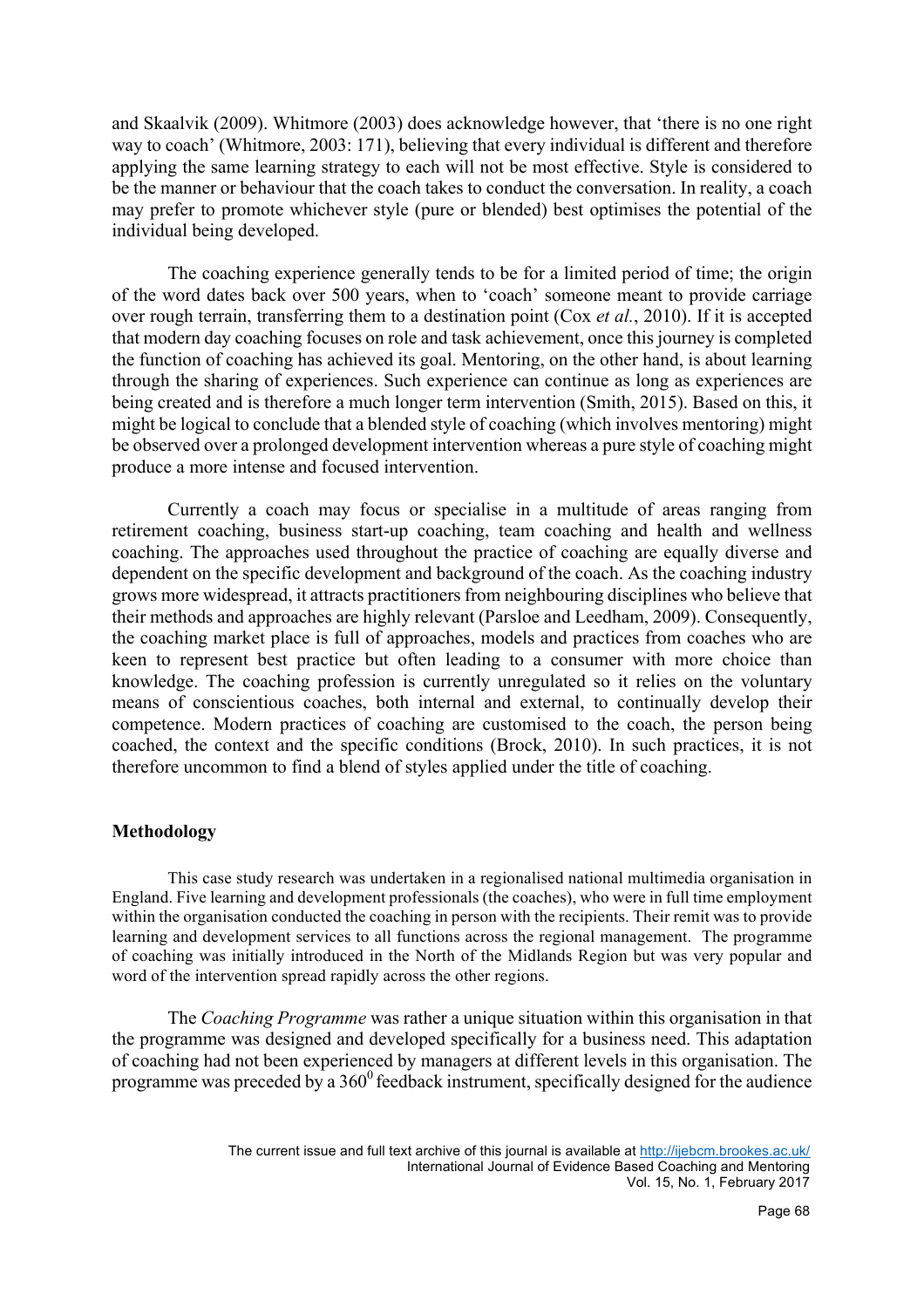and the series of coaching sessions were tailored to the business; it was not an off-the-shelf product. The training for the coaches in preparation for the *Coaching Programme* was delivered by an external company who was experienced in external coaching provision. Two days of training was given to the coaches, including some administrative processes for the  $360^{\circ}$ feedback tool, basic coaching training and some skills practice. The duration of the Coaching Programme, including the feedback from the  $360^{\circ}$  feedback instrument was approximately 9 months per client, with 6 sessions scheduled approximately every 3 weeks. The GROW model was suggested to provide a structure for the coaching sessions during the skills practice.

GROW is a mnemonic acronym used to provide a flexible structure or framework for a conversation, project or plan (Passmore, 2010). It is the most popular coaching model used by coaches in the UK, or one with at least some association or derivation of it (Palmer and Whybrow, 2008). Despite the model being a behavioural-based coaching model, used to develop competencies and remove blocks to achieve sustainable changes in business practice, few coaches recognise the behavioural based roots in the work of Pavlov, Watson and Skinner (Palmer and Whybrow, 2008).

The study did not focus on a smaller sample of a larger population within the organisation, or across multiple organisations. In this situation, the intervention was a case that was 'studied' in its own right, not as a sample from a population (Robson, 1999: 5). Polit and Beck define a case study as:

"…a research method involving a thorough, in-depth analysis of an individual, group, institution, or other social unit" (Polit and Beck, 2006: 496).

In research, a sample is taken to ensure that the data is retrieved is representative of a population; although it is acknowledged that no sample can guarantee total representation (Fisher, 2007). Convenience sampling is regarded as the most commonly used sampling method in qualitative research due to the convenient accessibility and proximity of the participants to the researcher. It is relatively easy to carry out convenience sampling with few rules governing how the sample should be collected but it is also the weakest and least satisfactory method (Trochim and Donnelly, 2008; Polit and Beck, 2006; Robson, 1996) and subject to many biases. It has been described as the 'cheap and dirty' (Robson, 1999: 141) way of doing a sample and is not regarded as strictly representative because in the convenience sample participants might be atypical of the population (Polit and Beck, 2006; Robson, 1999).

A risk assessment was conducted to ensure the protection of participants, weighing up potentially conflicting risks and benefits involved in the research period. There was no wish to detriment the research by compromising any participant under relevant legislation, for example Data Protection, Equal Opportunities, Discrimination (e.g. sex, race, religion, etc.), and Employment Rights. Participants were treated fairly and respectfully; and were not coerced into participation in the research. Participation in the research was on the basis of informed consent based on the appreciation and understanding of the facts and implications of any outcomes of the research. Debriefing sessions were available for all participants, after the data collection phase of the project, when the conclusions were presented back. It was the intention that the dignity, welfare and safety of the participants were not compromised throughout the research undertaken. Information and data collection was done so with the utmost respect for the confidentiality and privacy of materials and individuals.

> The current issue and full text archive of this journal is available at http://ijebcm.brookes.ac.uk/ International Journal of Evidence Based Coaching and Mentoring Vol. 15, No. 1, February 2017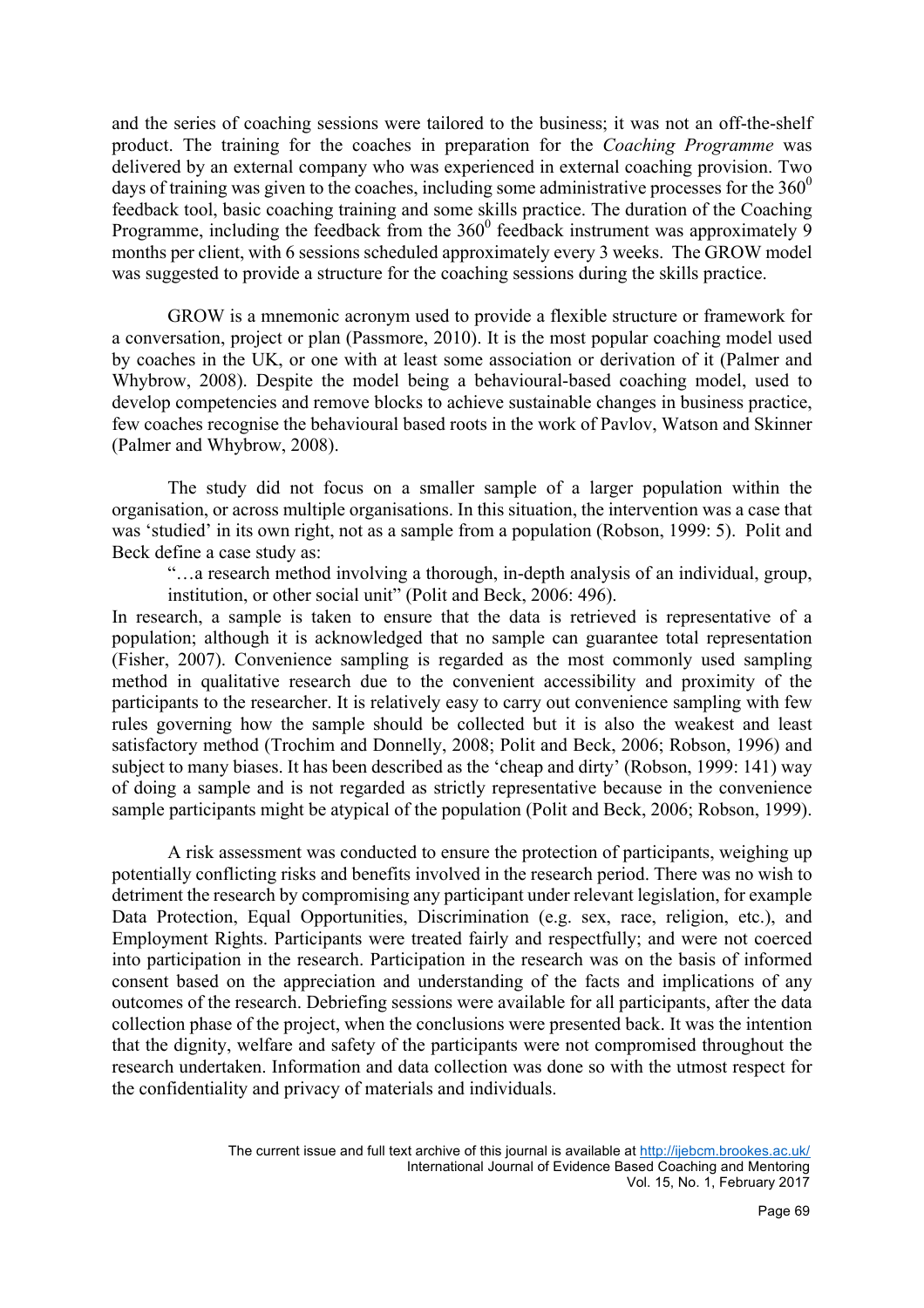The survey pilot sample size represented 15% of the total population who had been on the Coaching Programme. None of the questionnaire pilot participants were included in the main research. Including them would alert them to the questions included in the questionnaire and subsequently could potentially skew the results if they then researched the answers to questions, such as definitions, before completing the actual questionnaire. All participants were employees of the organisation as it was felt that obtaining perspectives from the same context and environment would be beneficial to the construct of the questionnaire. Subsequently, the wording of a small number of questions used in the pilot was amended for clarification before being used in the main survey to improve the quality of the response and ensure the question prompted the relevant information from the respondent.

The 135 'clients' who had received coaching were invited to complete the 41-item questionnaire on Survey Monkey. A benchmark question was used to determine how well the client perceived the objectives of the coaching session had been met. Of the 80 completed responses to the survey, 65 participants responded to this (n=65). Other data was also regarded as important and is supported by qualitative and quantitative responses (n=80).

#### **Results**

The research hypothesis sought to confirm that internal coaching had contributed to a positive impact on business outcomes. From the data collected it was found that the participants felt the coach was important to the success of the coaching session. There was evidence of positive support for the internal coach being objective, credible, confidential and independent to the department. It was also apparent that the coaching style adopted by the coach during the coaching session was a blended mix of coaching and mentoring.

There was also an indication that some participating coaches were more effective than others. The findings demonstrated that clients felt they had successfully achieved their objectives set in the coaching; which supported the research question that internal coaching had an impact on business outcomes. It was also established that participants felt that changes in terms of business outcomes could be attributed to the internal coaching. In other words, they felt that performance had changed in a positive manner due to contributable behaviour affected and influenced through the coaching interventions.

Figure 1 (on page 6) shows the number of responses for the qualitative question in the survey measuring perceived success of the coaching. Respondents were asked to respond by rating how well they achieved their objectives out of 10. The mean is the middle point between the two extremes and is calculated as the balance point in the distribution of the responses (middle point between 4 and 10 given the number of responses for each). No responses were received for 3/10 or less and so do not appear in the graph. In Table 1 (on page 7) the mean is calculated at 7.78 and indicates that a high level of success was perceived.

The styles, such as mentoring and coaching, might be flexibly applied and blended in a combination of approaches, depending on the conversation. The survey questionnaire was designed to determine if specific items and approaches were important, such as style and

The current issue and full text archive of this journal is available at http://ijebcm.brookes.ac.uk/ International Journal of Evidence Based Coaching and Mentoring Vol. 15, No. 1, February 2017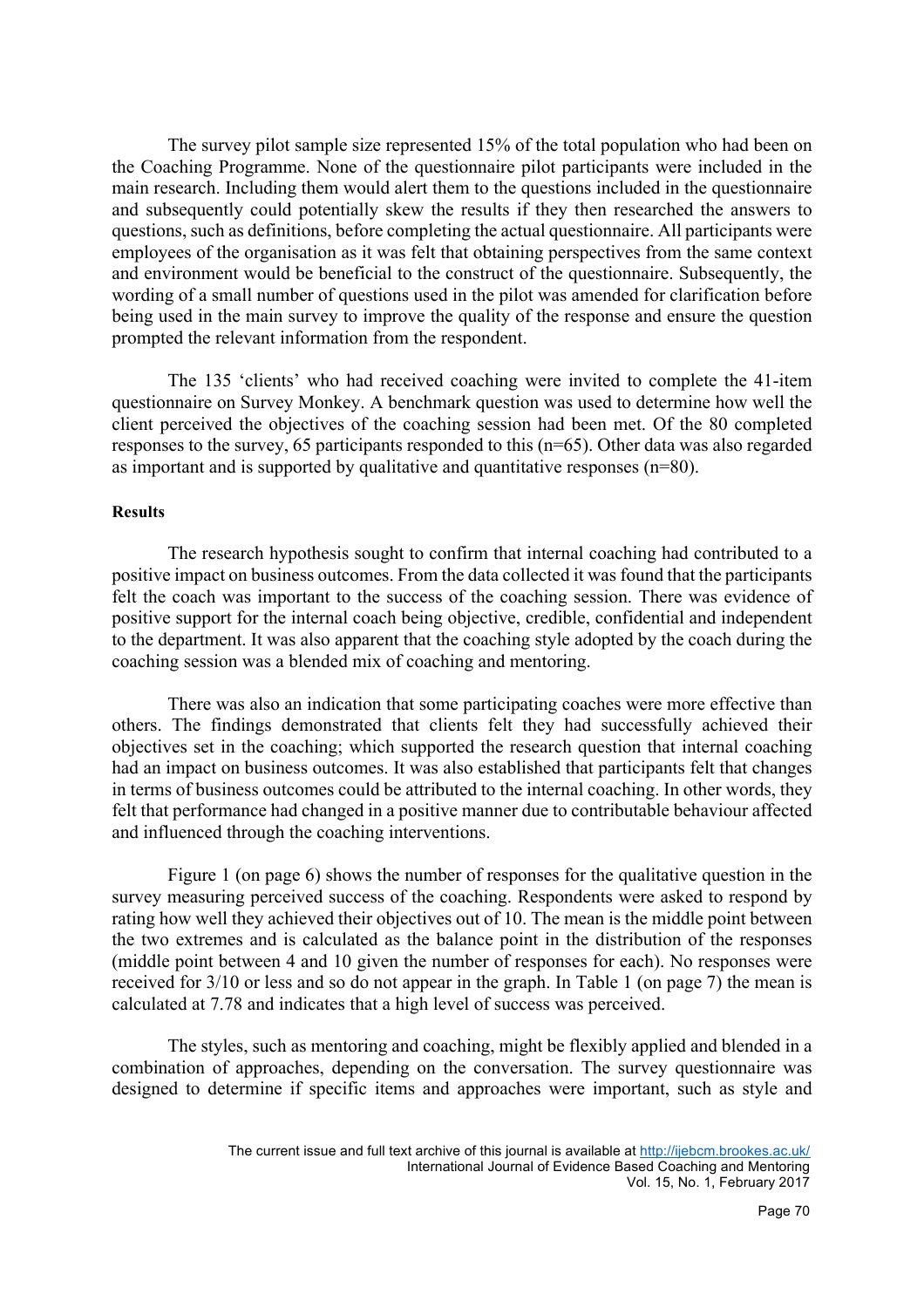achieving business outcomes. The survey provided quantitative data and percentage ratings; as well as qualitative information from open questions.



**Figure 1:** How much do you feel you have achieved the objectives set?

In the survey**,** 63 participants (90%) perceived that a coaching style had been used and 27 participants (38.6%) perceived that a mentoring style was used. This is shown in Figure 2. Although the response percentage for a coaching style was 90, of the 70 people who responded to this question, 39 (55.7%) respondents felt that a blended style had been applied and 31 (44.3%) felt the style had been a pure application of one style. 26 (40%) respondents felt they had received a pure coaching style and 2 (3%) felt that they had received pure mentoring style during the sessions.

When asked if participants felt that they had achieved their outcomes, of those that perceived they had received a pure coaching style (26), 83.3% felt they had achieved their business outcomes. Those who had received a blended style (39) 76.9% felt they had achieved their business outcomes. The respondents were also asked, on a scale of 1-10 (1 being very little through to 10 being totally) how much they felt that they had achieved the objectives set. The outcome of this question is shown in Figure 1 (on page 6). Of those that answered 10 out of 10 (8), 50% felt they had received a pure coaching style. Two of those receiving a blended coaching style felt they did not feel that they could attribute the coaching to achieving the business outcomes. Those that answered 9 out of 10 (10) for this question all felt that the coaching had contributed to achieving the business outcomes; 60% received a blended coaching style.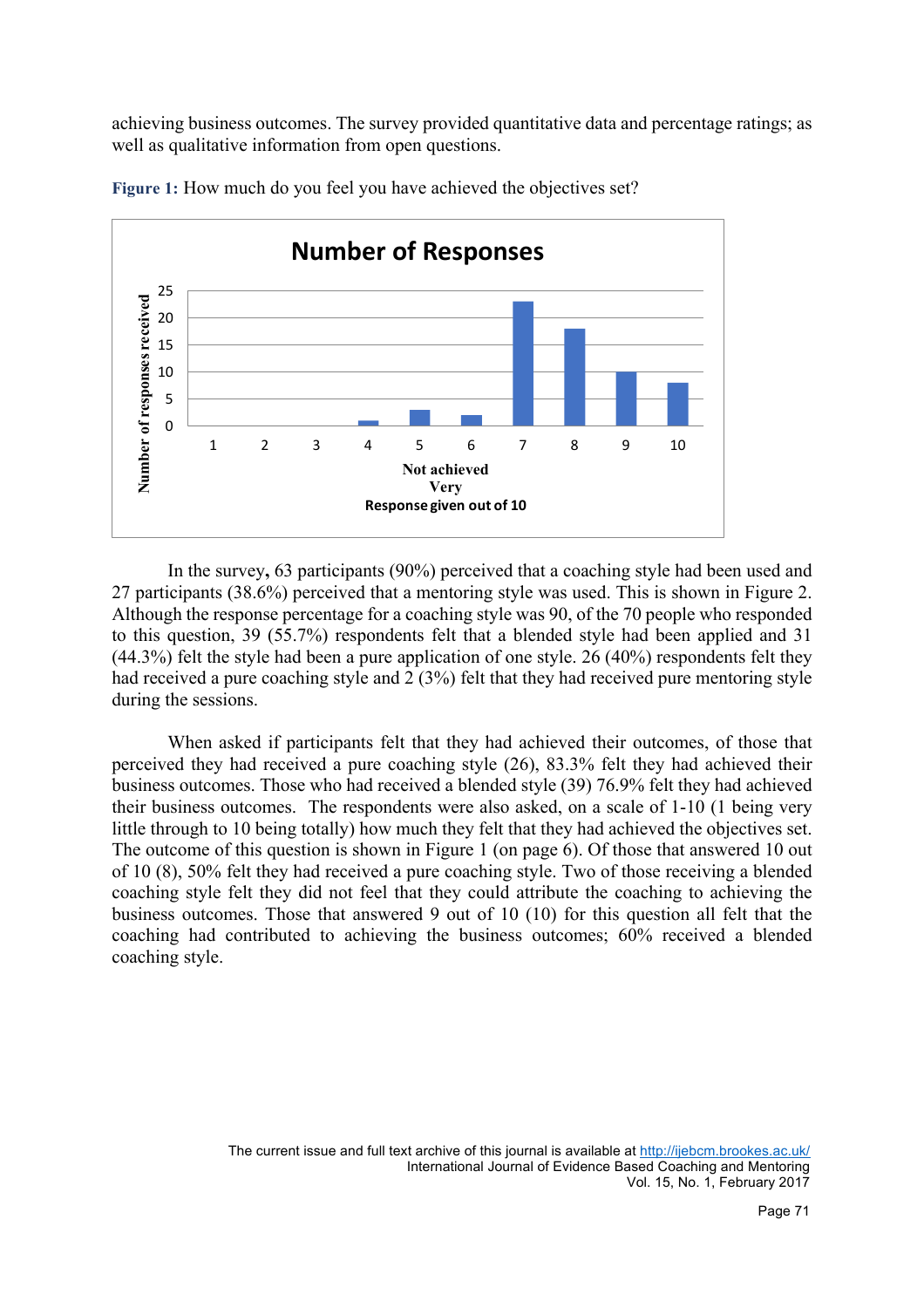# **Table 1**: Calculating the mean

Benchmark Question: *On a scale of 1 to 10 (1 being 'very little' through to 10 being 'totally') how much do you feel that you have achieved the objectives set?*

| <b>Answers to Benchmark</b><br>question (out of 10) | Number of<br><b>Responses</b> | Number of<br><b>Responses x Rating</b> |
|-----------------------------------------------------|-------------------------------|----------------------------------------|
| X                                                   | f                             | Fx                                     |
|                                                     |                               |                                        |
|                                                     |                               | 15                                     |
| 6                                                   | $\mathcal{D}_{\cdot}$         | 12                                     |
|                                                     | 23                            | 161                                    |
| 8                                                   | 18                            | 144                                    |
| Q                                                   | 10                            | 90                                     |
|                                                     | 8                             | 80                                     |
|                                                     |                               | 506                                    |

Mean =  $506 / 65 = 7.78$ 

The mean is calculated at 7.78 and indicates that a high level of success was perceived. Of the 11 (61%) respondents who indicated 8 out of 10 (18) for achieving the objectives set received a blended style of coaching and 8 of these 11 felt that the coaching had contributed to the achievement of the business outcomes. There were 24 respondents who replied 7 out of 10 for achieving the objectives set and of these 14 (58%) received a blended style of coaching. Of the 14, 85.7% felt that the coaching had contributed to the business outcomes.

In total, those who felt they had received a blended style of coaching and rated 7 or above in achieving the objectives (33), 81.8% felt that coaching had contributed to achieving the business outcomes. Those who felt they had received a pure style of coaching and rated 7 or above in achieving the objectives (25), 92% felt that coaching had contributed to achieving the business outcomes. When reviewing the rating for achieving their objectives and the styles used, it seems that a blended style of coaching and counselling was perceived to be most effective (Figure 3 on page8). 14% of the respondents rated this combination 8/10. However, when reviewing a pure coaching style, 40% of the respondents rated this as 7.9 out of 10. This was perceived equally as effective as a blended coaching and mentoring style (7.9 out of 10) by 17% of the respondents. 11% of the respondents felt that using a blended style (coaching, mentoring and counselling) yielded a rating of 7.7 out of 10.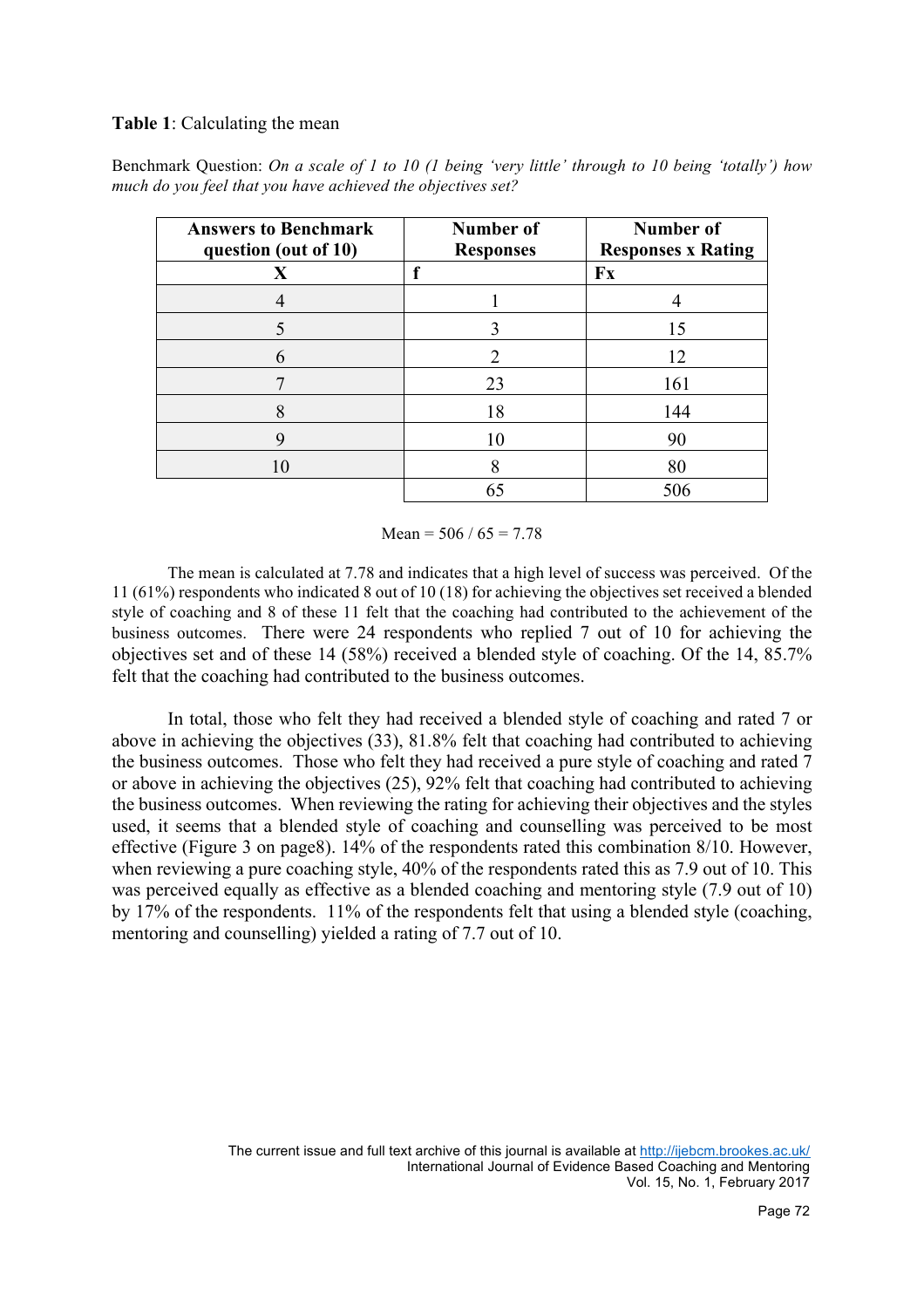



This shows that the majority (40%) of respondents felt that pure coaching (C) enabled them to rate achieving their objectives as nearly 8/10. Using a blended style of coaching and counselling (CCo) was perceived to attract the highest rating of 8/10 but only 14% responded in this way. 17% responded to say that a blended style of coaching and mentoring (CM) enabled them to rate achieving the objectives 7.9 out of 10. Using a blended style of coaching, mentoring and counselling (CMCo) attracted a rating of just 7.7 out of 10. Although a pure coaching style is perceived to be the most effective (rated 7.9 out of 10) by a majority of people (40%), a blended style using coaching and mentoring achieved almost the same perception of effectiveness (7.9 out of 10) in achieving objectives by 17% of respondents. The most highly rated style was a blend of coaching and counselling, which achieved 8 out of 10, but was achieved by 14% of respondents.





The current issue and full text archive of this journal is available at http://ijebcm.brookes.ac.uk/ International Journal of Evidence Based Coaching and Mentoring Vol. 15, No. 1, February 2017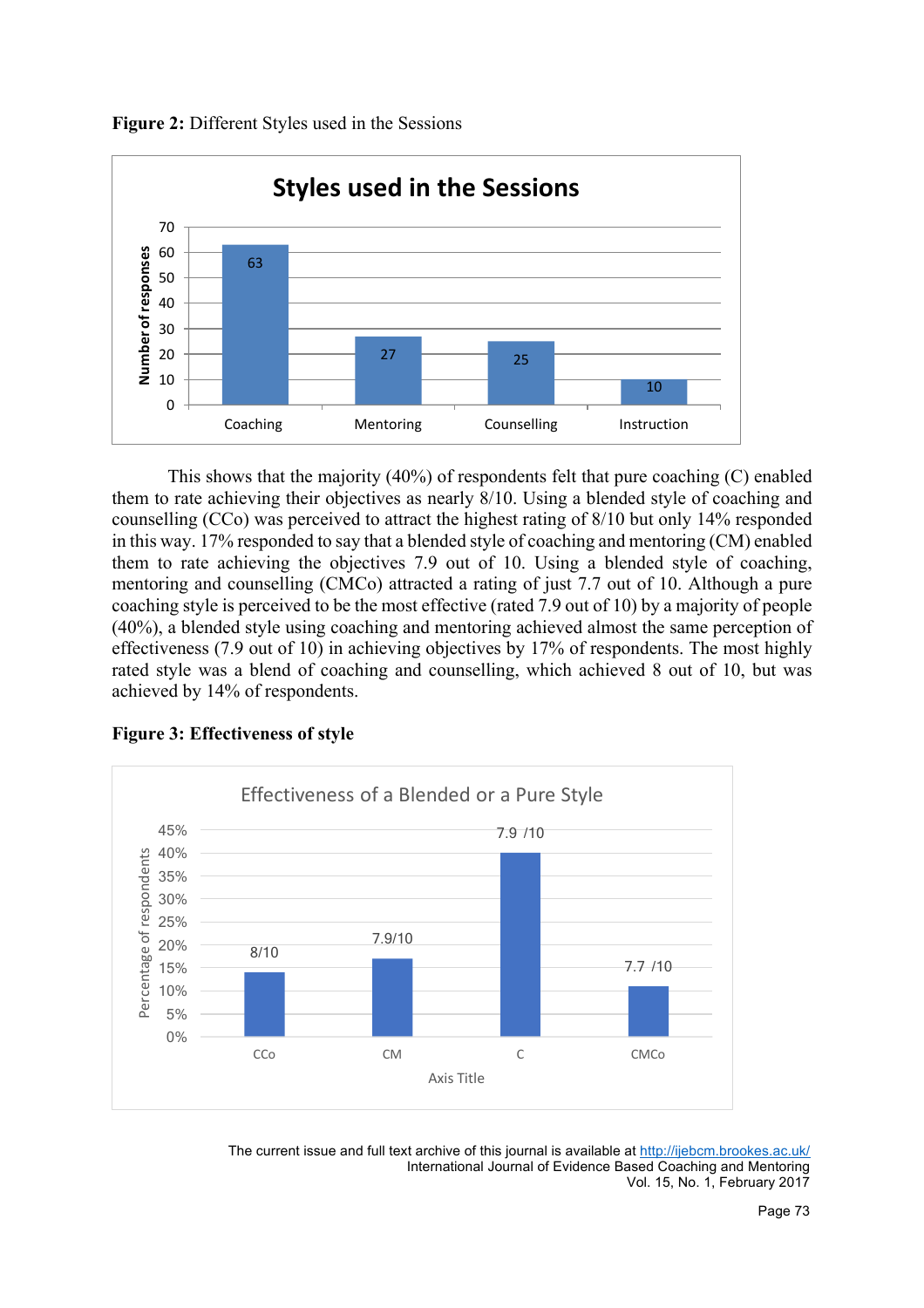#### **Discussion and Conclusion**

This paper looks at the balance of styles that were used in coaching sessions during internal coaching in a multimedia company. In the survey, participants were asked to indicate which descriptor best described the style used throughout the coaching session. They were encouraged to 'tick all that applied', suggesting that multiple styles could be chosen. 90% of respondents reported that a coaching style best described the style used in the session. Mentoring received 27 responses (38.6%), indicating that some respondents felt that a blended style of coaching and mentoring had been used, combining styles.

Pure coaching was seen as most effective in enabling the coachees to achieve their objectives. A blended style of coaching and counselling achieved the most highly rated blended style when applied by internal coaches; perceived to be as effective as pure coaching in terms of achieving objectives. It is feasible that a coaching style or a blended style was used much more than represented here. The graphs represent what was described in the survey. Downey (2003) refers to directive coaching (a more instructional style), which he argues is less effective as it removes the opportunity for the person being coached to experience the intrinsic learning that non-directive coaching promotes. Fournies (2000) and Downey (2003) suggest that in practice a more instructional style is often used. This approach might be more efficient but may not be as effective from a learning and self-dependency point of view.

The survey asked participants to describe or define what they understood as coaching and mentoring. Defining coaching is clearly more difficult than defining mentoring, possibly due to its legacy and heritage. It was evident that support and guidance were high on the agenda, since these were mentioned in the majority of qualitative responses about coaching. It is also recognised that the definitions received in the surveys are the practical recognition from operational people rather than views of practising coaches who might better understand the intervention and have deeper insight into what it might look like. It is also acknowledged however, that practising coaches haven't an 'agreed' working definition and given the variety of practices in the marketplace it is little wonder if the recipients of coaching are confused over what activities fall under the title of coaching.

Coaching was perceived quite differently to mentoring, however. Respondents felt that mentoring was more about learning from someone with more experience and knowledge, often in a senior position. This intervention is probably more widely recognised and acceptable as it may not have the legacy that coaching brings with it. Coaching was about being objective, achieving goals, being challenged to think differently and explore ideas.

Throughout the qualitative responses, it was evident that a blended approach could acceptably be adopted to empower a person to go into any situation and find answers or the right path independently of instruction.

*Coaching gives you the opportunity to explore and understand why you have done something, what led to it happening and if in the future you could do it in a way which gave a quicker or better outcome* (Participant 23.8 from the survey).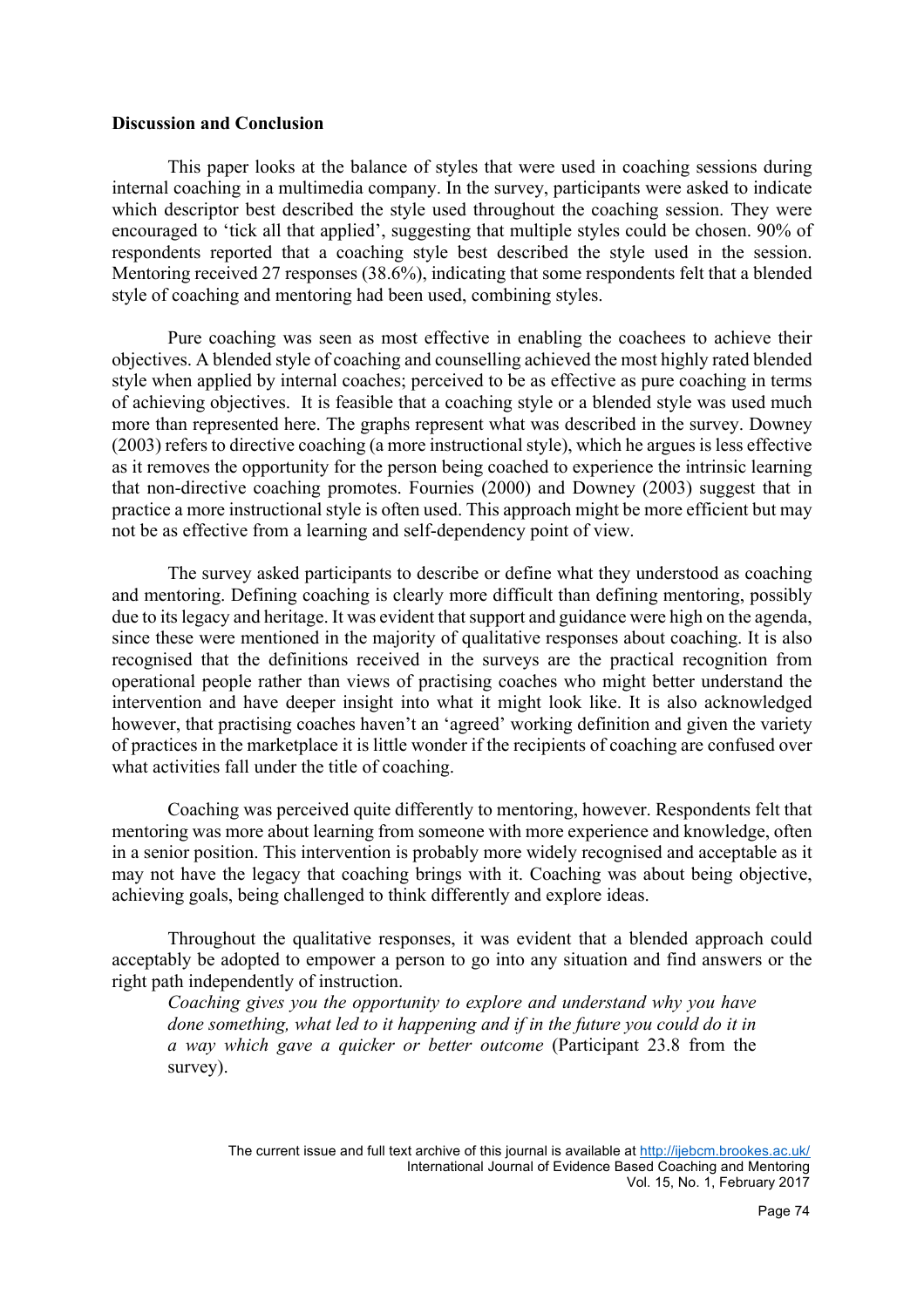*Mentoring is working alongside someone to show them how a job is done - in the first instance mentoring could start off as them shadowing you, but as the process continues the role of mentor should take on the role of coach, which enables the individual to find their own way to do things* (Participant 43.9 from the survey).

*Mentoring is like coaching but over a longer period of time so you learn by example*  (Participant 67.9 from the survey).

Evidently a blend of styles was used within the coaching sessions and this approach was perceived to be effective. A blended style of coaching can be effective when applied by internal coaches. It is suggested that a blended style is more appropriate for an internal coach, as these individuals also understand the workings from within the organisation, rather than external coaches who have the advantage of being 'detached' from the organisation and may not appreciate the culture or the business as well. Increased productivity was also mentioned in many accounts. Three testimonials are outlined below:

*I was able to make a compelling case for making some design tweaks to the three newspapers. I gave a presentation to the three editors and was fully prepared for any obstacles or queries that arose during the discussion. The changes have now been implemented and that has had a positive effect not only on my team, but also on the appearance of the paper* (Participant 19.14 from the survey).

*It's hard this, as a lot of my objectives were based around giving staff a voice and improving my relationship with them. As part of that process, we've changed working practices and productivity has increased* (Participant 7.14 from the survey).

*A great example is last year I headed up a supplement which needed to involve all Sales Teams and departments ie production. We made 11k. This year I have headed up the same supp in a tougher market place but we have achieved 23k. Through my coaching sessions I have worked on my awareness of communicating and involving all departments so all deadlines were met which in turn kept business costs down and due to improved planning great amount of revenue secured* (Participant 74.14 from the survey).

The research observes the different balances of styles used in coaching sessions and shows that a blended style of coaching and mentoring can be effective in achieving objectives set and in terms of achieving business outcomes. 31 respondents answered yes to whether they felt that changes in the business outcomes could be attributed to the coaching programme. Pure coaching might involve a more intense and focused intervention, whereas a blended style of coaching and mentoring might prolong the development intervention. Modern day coaching interventions will see a blend of customised styles specific and suitable to the recipient, context and situation. It is recognised that more research is required on internal coaching and the balance of styles used during such interventions. However, internal coaching is a cost effective alternative to external coaching for development and has many challenges and many benefits.

# **References**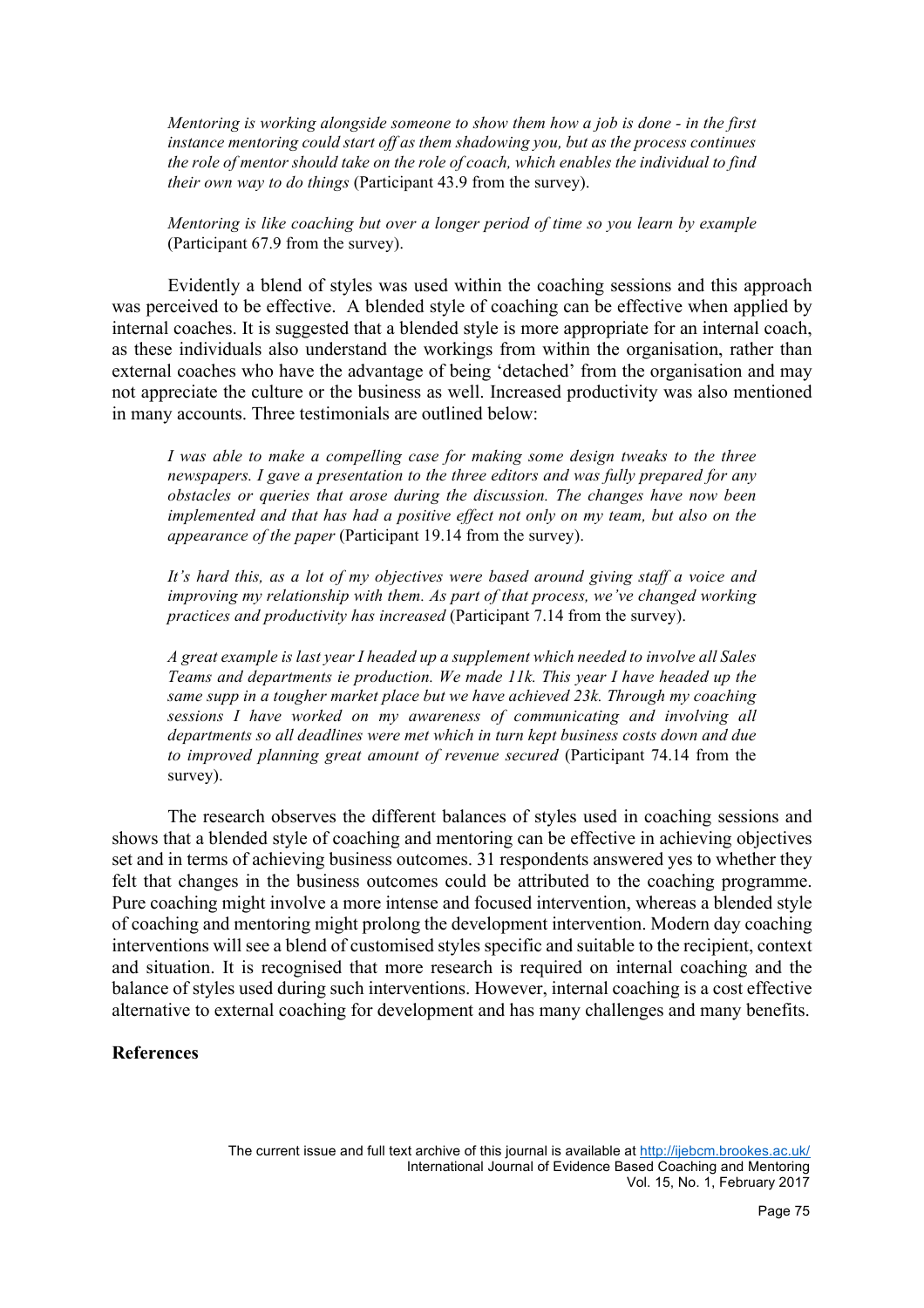- Berard, M. (2005) Coaching and Mentoring: Enhancing Education. *Chief Learning Officer:* November. www.ciomedia.com (Accessed 27 September 2010).
- Blakey, J. and Day, I. (2013) *Challenging Coaching. Going beyond traditional coaching to face the FACTS.* London, England: Nicholas Brealey Publishing.
- Brock, V. (2010) The Secret History of Coaching, *European Mentoring and Coaching Council.* November: 18-20.
- Cox, E., Bachkirova, T., and Clutterbuck, D. (2010) *The Complete Handbook of Coaching.* London, England: Sage Publications Limited.
- Downey, M. (2007) I Struck Gold With Coaching and Mentoring*, People Management*. 14 June: 50.
- European Mentoring and Coaching Council UK (2013) Internal Coaching Special Interest Group. https://emccuk.org/about-us/special-interest-groups/ (Accessed 5 December 2013).
- Fournies, F. F. (2000) *Coaching for improved work performance* (Revised Edition). United States of America, McGraw-Hill.
- Frisch, M. H. (2005) *Extending the Reach of Executive Coaching: The Internal Coach,* Human Resource Planning. 28 (1).
- Grant, M. A., Curtayne, L. and Burton, G. (2009) Executive Coaching Enhances Goal Attainment, Resilience and Workplace Well-being: a randomised controlled study, *The Journal of Positive Psychology*. 4 (5) September: 396-407.
- Haider, E. (2007) Coaching and Mentoring Nursing Students, *Nursing Management.* 14 (8) December: 32-35.
- Leadership Coaching (2016) The Pure Coaching Model, **Error! Hyperlink reference not valid.** (Accessed 10 November 2016).
- Matthews, J. (2010) Can Line Managers Ever Be Effective Coaches? *Business Leadership Review*. VII:II April: 1-10.
- McComb, C. (2013) Managing the Internal Labour Market in a Manufacturing Company: Explaining Coaching's Perceived Ineffectivness, *International Journal of Evidence Based Coaching and Mentoring*. February 11 (1) 1-21.
- Megginson, D. and Clutterbuck, D. (2010) *Techniques for Coaching and Mentoring.* London, United Kingdom: Elsevier Butterworth Heinemann.
- Minter, R. L., and Thomas, E. G. (2000) Employee Development Through Coaching. Mentoring and Counseling: A Multidimensional Approach. *Review of Business.* Summer: 43-47.
- Moen, F. and Skaalvik, E. (2009) The Effect from Executive Coaching on Performance Psychology, *International Journal of Evidence Based Coaching and Mentoring.* 7 (2) August: 31-49.
- Mukherjee, S. (2012) Does Coaching Transform Coaches? A Case study of Internal Coaching, *International Journal of Evidence Based Coaching and Mentoring.* August: 10 (2) 76-87.
- Palmer, S. and Whybrow, A. (2008) *Handbook of Coaching Psychology: A guide for practitioners*. East Sussex, United Kingdom: Routledge.
- Parsloe, E. and Leedham, M. (2009) *Coaching and Mentoring: Practical conversations to improve learning* (2nd Edition). London, United Kingdom: Kogan Page Limited.
- Passmore, J. (2010) *Leadership Coaching.* London, United Kingdom: Kogan Page Limited.
- Polit, D. and Beck, C. T. (2006) *Essentials of Nursing Research.* Philadelphia, United States of America: Lippincott Williams and Wilkins.
- Robson, C. (1999) *Real World Research*. Oxford, UK. Blackwell Publishers Ltd.
- Rock, D. and Donde, R. (2008) Driving organizational change with internal caoching programs: part one, *Industrial and Commercial Training. 40 (1) 10-18.*

The current issue and full text archive of this journal is available at http://ijebcm.brookes.ac.uk/ International Journal of Evidence Based Coaching and Mentoring Vol. 15, No. 1, February 2017